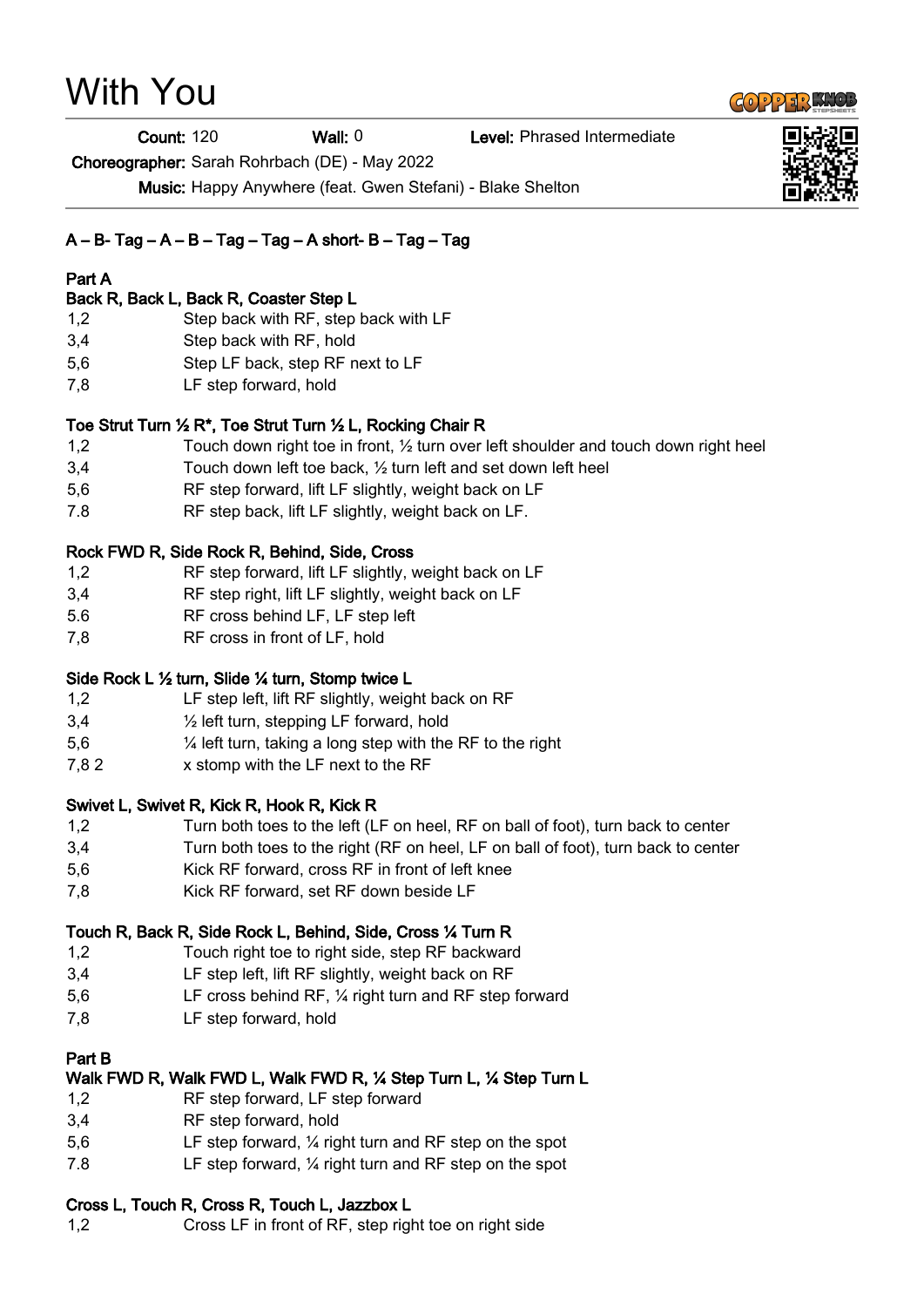- 3,4 Cross RF in front of LF, touch left toe left
- 5.6 Cross left in front of right, step right back
- 7,8 Touch down LF next to RF, pull right knee up

#### Back Rock Twice R, Rocking Chair R

- 1,2 Step right back, lift left slightly, weight back on left.
- 3,4 RF step back, lift LF slightly, weight back on LF
- 5.6 Step RF forward, lift LF slightly, weight back on LF
- 7,8 RF step back, turn LF a bit (left heel points out), weight back on LF

# Step FWD R, Hook L, ½ Step Turn L, Hook R, Step FWD R, Hook L, 1/ Step Turn L, Stomp R

- 1,2 RF Step forward, pull left knee up.
- 3,4 ½ Left turn and LF Step forward, pull right knee up.
- 5.6 RF step forward, pull left knee up
- 7,8 ½ Left turn and LF step forward, RF stomp up next to LF

#### Swivel R ¼ turn, stomp L, swivel L ¼ turn, stomp R

- 1,2 Turn right toe to right side, turn right heel to right side
- 3,4 Turn right toe to the right, making a  $\frac{1}{4}$  turn to the right, stomp LF next to RF
- 5,6 Turn left toe to left, turn left heel to left
- 7,8 Turn left toe to the left, making a ¼ turn to the left, stomp RF next to LF

# Rumba Box FWD R, Rumba Box Back L

- 1,2 RF step to the right, place LF next to RF
- 3,4 RF step forward, hold
- 5,6 LF step left, place RF next to LF
- 7,8 LF step back, hold

# Coaster Step R, Toe Strut Turn ½ L, Toe Strut Turn ½ R

- 1,2 RF step back, place LF next to RF
- 3,4 RF step forward, hold
- 5,6 Step left toe forward, ½ turn right and step left heel down
- 7,8 Touch down right toe back, ½ right turn and set down right heel

# Rock FWD L, Side Rock L, Coaster Step L

- 1,2 LF step forward, lift RF slightly, weight back on RF
- 3,4 LF step left, lift RF slightly, weight back on RF
- 5,6 Step LF back, put RF down next to LF
- 7,8 LF step forward, hold

# Rock FWD R, Side Rock R, Coaster Step R

- 1,2 RF step forward, lift LF slightly, weight back on LF
- 3,4 RF step right, lift LF slightly, weight back on LF
- 5,6 Step right back, place left beside right
- 7,8 Step right forward, hold

# Tag

# Weave L, Slide L, Stomp R

- 1,2 Step LF to left, cross RF behind LF
- 3,4 LF step left, RF cross in front of LF
- 5,6 LF long step left
- 7,8 RF step up beside LF, hold

# Weave R, Slide R, Stomp L

1,2 RF step right, cross LF behind Rf